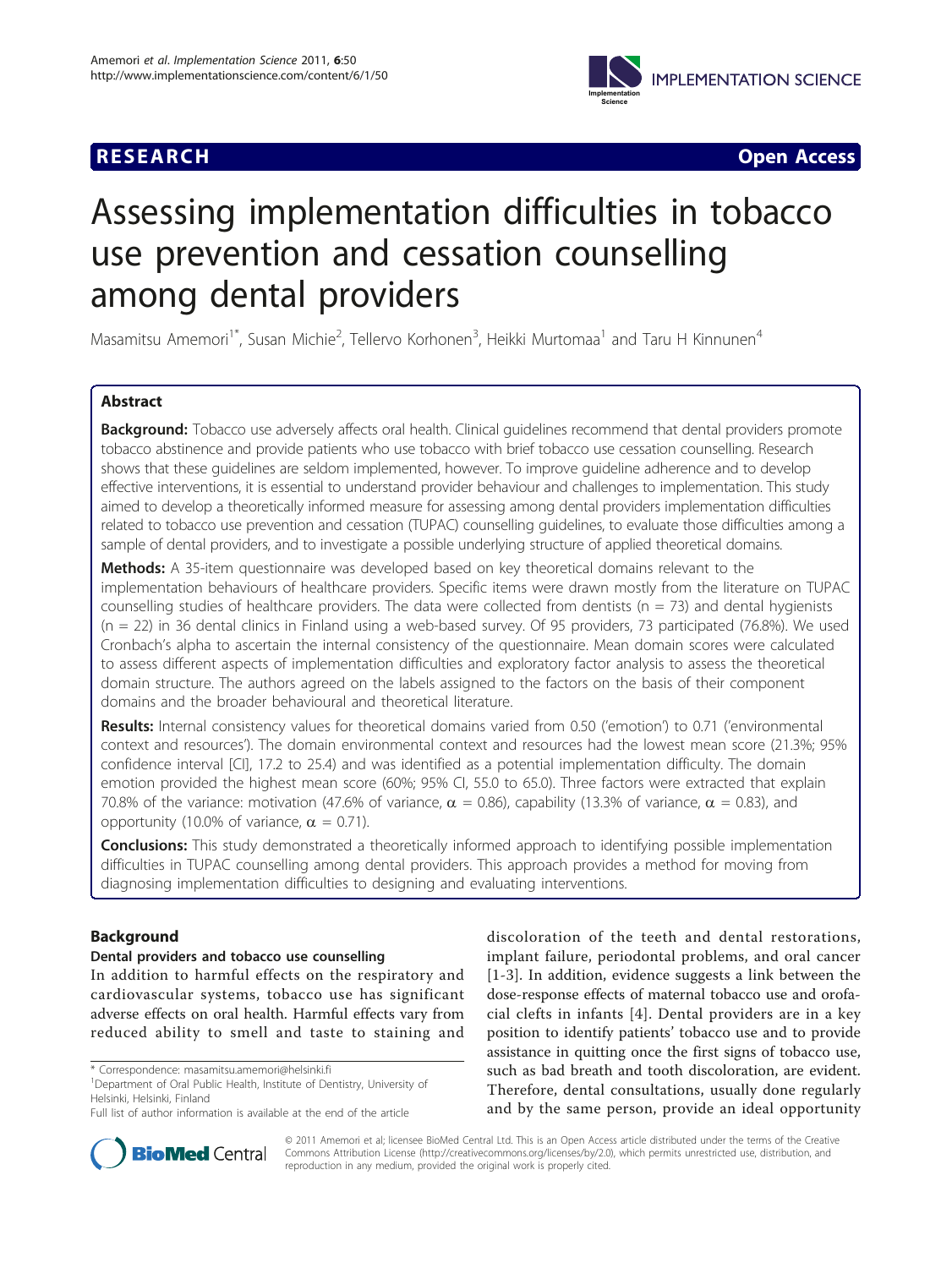for cessation counselling. Besides cessation, promoting tobacco abstinence is particularly important among young people who are about to experiment and initiate tobacco use. In Finnish community settings, dental providers meet about 75% of minors (< 18 years) each year [[5\]](#page-8-0), thus providing an excellent opportunity to promote abstinence. In addition, patients may welcome tobacco use prevention and cessation (TUPAC) counselling. Studies indicate that about 80% of tobacco users in Finland are worried about the harmful effects of smoking, and some 60% would like to quit [[6\]](#page-8-0). Because dental visits provide an excellent platform for successful tobacco use intervention, the World Health Organization (WHO) Global Oral Health Programme has identified the implementation of TUPAC counselling guidelines as one of the priority goals in dentistry [\[7\]](#page-8-0).

The Finnish Medical Society Duodecim has produced national Current Care guidelines for Smoking, Nicotine Addiction, and Interventions for Cessation. TUPAC counselling is based on what is known as the six A<sup>s</sup> approach [[8\]](#page-8-0), which is similar to the five As used internationally [\[9\]](#page-8-0). The six As approach recommends that healthcare providers ask about each patient's tobacco use at least once a year, assess and account for nicotine dependence and motivation to quit, advise patients to quit, assist them in quitting, and arrange for follow up.

Previous research has shown that dental providers are well aware of the harmful effects of tobacco use but often lack confidence in assisting patients to quit [[10](#page-8-0)]. This lack of confidence may stem from lack of knowledge and skills, as well as from doubts about the effectiveness of TUPAC counselling, busy schedules, and lack of compensation [\[10-12](#page-8-0)], and has contributed to a widening gap between guideline recommendations and their implementation. Consequently, interventions designed to enhance dental providers' TUPAC guideline implementation are needed.

## Improving guideline implementation

The consensus report on TUPAC, the Second European Workshop on Tobacco Use Prevention and Cessation for Oral Health Professionals, proposed several ways to enhance TUPAC counselling among dental providers [[13](#page-8-0)]. Recommendations included increasing undergraduate and continuing education on TUPAC counselling, as well as developing a TUPAC-related compensation system comparable to other therapeutic dental interventions. The evidence and theoretical basis for the effectiveness of such interventions are inconclusive, however, which highlights the need for more research on the implementation process and difficulties in guideline implementation.

There are many reasons for advocating a theory-based assessment of implementation problems. First, interventions are more likely to be effective if they target causal

determinants of behaviour and behaviour change. Such targeting requires an understanding of theoretical mechanisms of change. Second, theory-based interventions facilitate an understanding of what works and thus creates a basis for developing a more accurate theory for different contexts, populations, and behaviours. Theoretical frameworks also provide a way of accumulating knowledge across empirical studies, thus creating a basis for developing more effective interventions. Growing recognition of these advantages has increased the demand for theorybased intervention evaluation to acquire data on behaviorchange processes and critical factors involved in guideline implementation, which the UK's Medical Research Council (MRC) also advocated in their updated development and evaluation framework for complex interventions [\[14](#page-8-0)].

Although the MRC framework advocates the application of behavioural theory, it does not provide guidance as to how to do it. A plethora of theories of behaviour change abound, many of which share overlapping constructs, and none of which are comprehensive. A theoretical approach is needed that integrates such theories to extract a method to comprehensively assess implementation difficulties. A consensus group of health psychologists and implementation researchers has developed one such method. Based on their knowledge of behavioural and implementation theories, the group identified 12 key theoretical domains for investigating the implementation of evidence-based practice [[15\]](#page-8-0). These domains are as follows: knowledge; skills; professional role and identity; beliefs about capabilities; beliefs about consequences; motivation and goals; memory, attention, and decision processes; environmental context and resources; social influences; emotion; behavioural regulation; and nature of the behaviours. An assessment based on these theoretical domains provides a basis for designing theory-based interventions that target those domains found to explain implementation difficulties. These domains have proved useful in implementation research [[16-18\]](#page-8-0); however, simplifying and ordering them to provide a more parsimonious explanation of behaviour may provide an additional theoretical framework to inform future research.

## Aims and objectives

To improve our understanding of the difficulties dental providers face in implementing TUPAC counselling guidelines and to provide an evidence-based intervention design, this study aims to describe the development and use of a Theoretical Domain Questionnaire (TDQ). The objectives are to

• develop a TDQ for assessing implementation determinants of TUPAC guidelines among dental providers;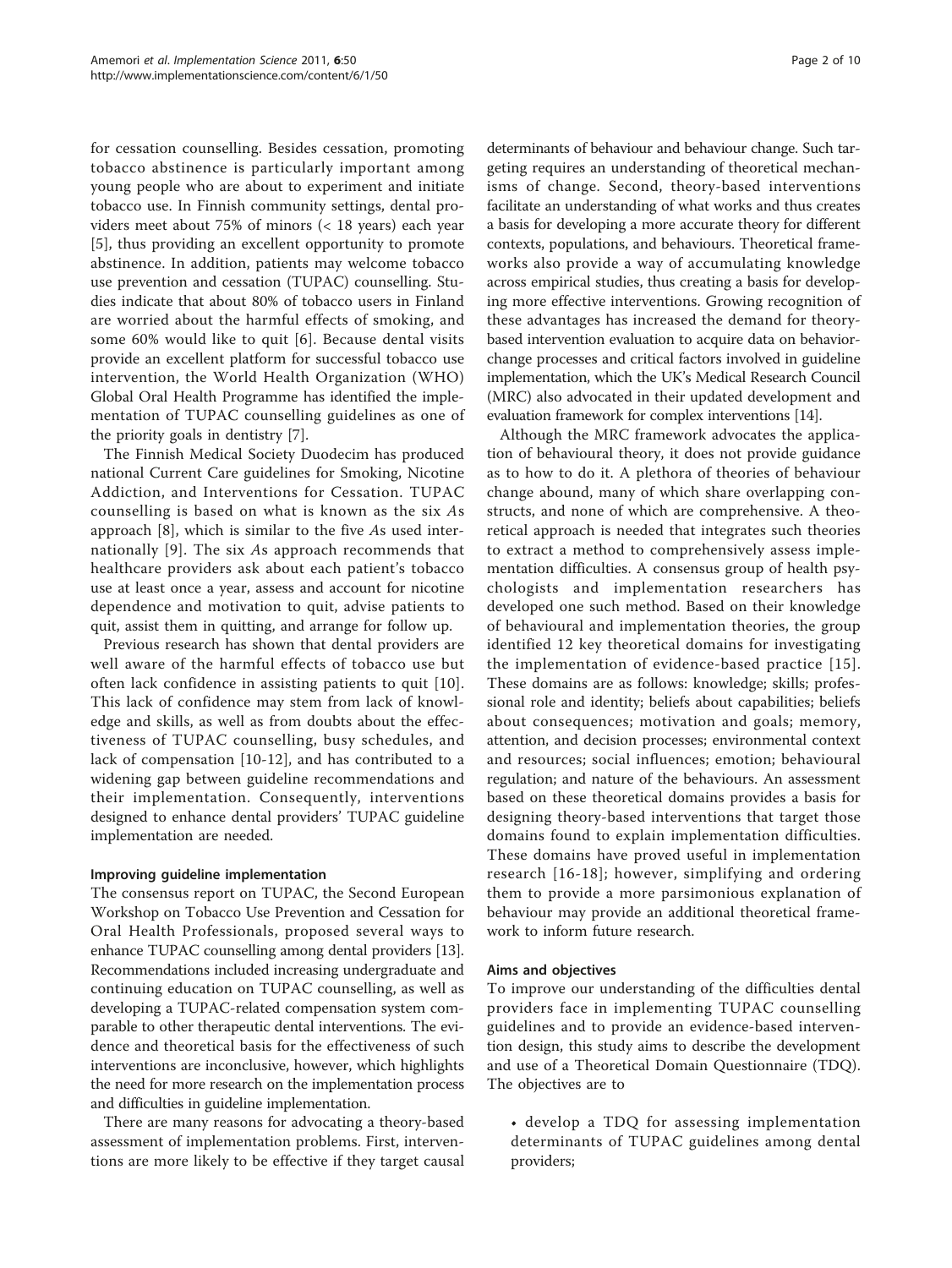• apply the TDQ to a sample of dental providers to identify implementation difficulties;

• to uncover the possible underlying structure of the theoretical domains.

## Methods

#### Development of the Theoretical Domain Questionnaire

To assess possible factors mediating the implementation of the TUPAC guidelines, we developed a questionnaire based on both the theoretical-domains framework [\[15](#page-8-0)] and the Finnish Current Care guidelines on TUPAC counselling [[8\]](#page-8-0). The goal of the TDQ development was to measure each of the 12 domains, as well as the related key constructs within each domain.

First, we conducted a systematic literature review of published questionnaires on TUPAC counselling from PubMed using the following search terms: Topic = (tobacco OR smoking) AND Topic = (counselling OR counseling) AND Topic = (questionnaire OR survey) AND Topic = (dentist OR 'dental hygienist' OR hygienist OR nurse OR physician OR doctor OR 'healthcare provider' OR 'health care provider' OR 'general practitioner'). Of 1,240 articles (by 31 January 2009), we found about 60 different questionnaires that had served to assess the implementation of TUPAC guidelines among healthcare providers. Second, we contacted corresponding authors to request use of their questionnaire. Of the 25 questionnaires received, we found four questionnaires to be the most suitable, as they covered a wide range of implementation difficulties among healthcare providers [[19-22](#page-8-0)]. Of these questionnaires, we assigned items under appropriate theoretical domains according to component constructs and elicited questions provided by the consensus group [[15\]](#page-8-0). Because there were too few appropriate items for all domains, we created additional items (see Additional File [1\)](#page-8-0). To maximise the chance that items reflect the main component constructs of each domain while keeping the questionnaire as short as possible, we sought the advice of experts on behaviour change and tobacco dependency treatment. The final version of the questionnaire consisted of 35 items (two to six items per domain) and covered the following 10 domains: knowledge; skills; professional role and identity; beliefs about capabilities; beliefs about consequences; motivation and goals; memory, attention, and decision processes; environmental context and resources; social influences; and emotion.

The questionnaire was developed in English, then translated and back-translated by independent translators (English-Finnish-English and English-Swedish-English) by Language Services, University of Helsinki. If differences between the original and the back-translated versions appeared, the questionnaire underwent a further round of back-translation until the versions showed satisfactory agreement. The questionnaire was piloted among a sample of dentists and dental hygienists (n = 30) working in municipal dental clinics in Helsinki, Finland. Piloting indicated that the providers understood and received the questionnaire well, and no changes were necessary.

We decided to exclude the domain behavioural regulation because in the context of community dental settings, the component constructs of behavioural regulation, such as goal/target setting, goal priority, feedback, project management, and barriers and facilitators [[15](#page-8-0)], showed too much overlap with the domain environmental context and resources and were mediated mainly by the clinical environment and chief dental officers. Thus, this domain was considered less important that it would be in other settings, such as in private clinics. The domain nature of behaviour was also excluded, as it relates more to an understanding of the behaviour itself than to influences on behaviour [[23\]](#page-8-0). A list of the domains, constructs, and items appear in Additional File [2.](#page-8-0)

## **Participants**

Dentists and dental hygienists employed by the municipal health centres of Vaasa (9 clinics) and Tampere (28 clinics), Finland, were invited to participate. To ensure the similarity of settings in all clinics, we excluded 3 of the 37 clinics. In Tampere, we excluded emergency and special treatment clinics, as well as the undergraduate education clinic in Vaasa. Participants meeting the inclusion criteria received an explanatory description of the study, a consent form, and instructions to participate [\[24](#page-8-0)]. The survey was conducted using either a webbased (<http://www.surveymonkey.com>) or more traditional paper form survey. Of the respondents, 98.6% (72/73) preferred the web-based survey. Strategies promoting response rates included offering two movie tickets (valued at about  $\epsilon$  10 per ticket) for participation. Reminder letters were sent one week after the first request to respond, followed by another one sent to nonrespondents one week after the first reminder. The published study protocol [[24](#page-8-0)] provides more detailed information on the participants, the exclusion criteria, and the setting.

#### Statistical analysis

Estimates of internal consistency were calculated for the theoretical domains and factors using Cronbach's alpha, with a cutoff of 0.50, deemed sufficient for preliminary research [[25\]](#page-8-0). Domain scores were based on responses measured on a five-point Likert scale  $(1 =$  strongly disagree,  $5 =$  strongly agree) (Table [1](#page-3-0)); for negatively worded items, the scale scores were reversed. We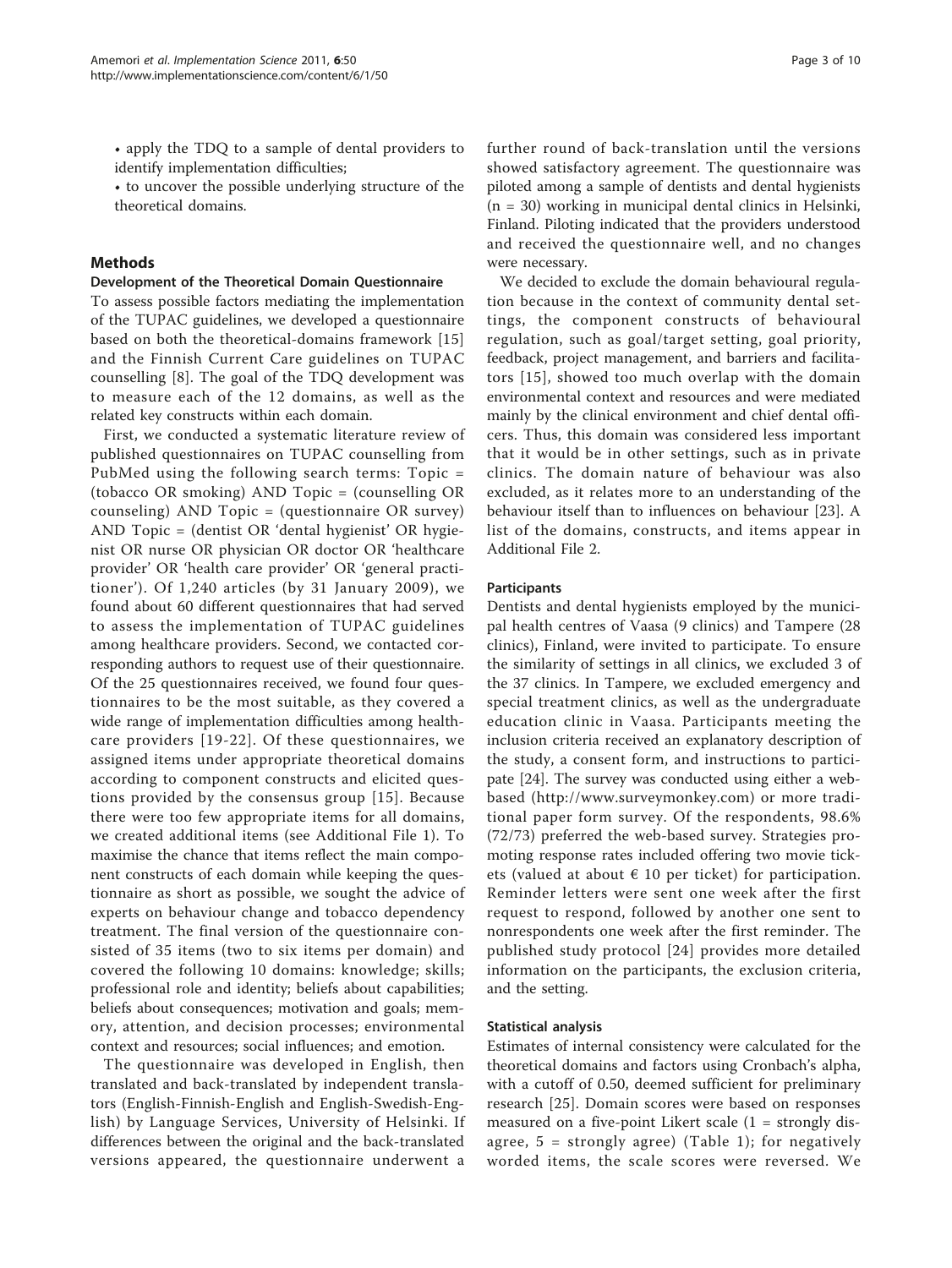## <span id="page-3-0"></span>Table 1 Internal consistency of domains ( $\alpha$ ) and the distribution of responses (1 = strongly disagree, 5 = strongly agree) among participants  $(n = 73)$

| KNOWLEDGE ( $\alpha = 0.54$ )                                                                                                                                                | 1         | $\overline{2}$ | 3         | 4         | 5         |
|------------------------------------------------------------------------------------------------------------------------------------------------------------------------------|-----------|----------------|-----------|-----------|-----------|
| I'm unaware of the meanings and objectives of the six As in the Current Care guidelines on<br>tobacco dependence treatment (Ask, Assess, Account, Advise, Assist, Arrange)*  | 7(9.6)    | 12 (16.4)      | 25 (34.2) | 15(20.5)  | 14 (19.2) |
| I have sufficient therapeutic knowledge of the pharmaceutical products for tobacco cessation                                                                                 | 26 (35.6) | 27 (37.0)      | 12 (16.4) | 7(9.6)    | 1(1.4)    |
| I don't know how to promote a tobacco-free lifestyle among youth*                                                                                                            | 13 (17.8) | 16(21.9)       | 28 (38.4) | 12 (16.4) | 4(5.5)    |
| <b>SKILLS</b> ( $\alpha = 0.55$ )                                                                                                                                            | 1         | $\overline{2}$ | 3         | 4         | 5         |
| I know the appropriate questions to ask patients when providing tobacco use cessation<br>counselling                                                                         | 28 (38.4) | 23 (31.5)      | 17(23.3)  | 3(4.1)    | 2(2.7)    |
| I know how to prescribe pharmaceutical products for those ready to quit                                                                                                      | 34 (46.6) | 20 (27.4)      | 9(12.3)   | 8(11.0)   | 2(2.7)    |
| I am unsure how to assess patients in their efforts to stop tobacco use*                                                                                                     | 2(2.7)    | 8(11.0)        | 23 (31.5) | 18 (24.7) | 22(30.1)  |
| Sufficient opportunities are available to learn about promoting a tobacco-free lifestyle                                                                                     | 11(15.1)  | 10(13.7)       | 25 (34.2) | 17(23.3)  | 10(13.7)  |
| <b>PROFESSIONAL ROLE AND IDENTITY</b> ( $\alpha = 0.57$ )                                                                                                                    | 1         | 2              | 3         | 4         | 5         |
| Most of my colleagues in this clinic believe that promoting tobacco abstinence is an<br>important part of their professional identity                                        | 7(9.6)    | 22 (30.1)      | 27 (37.0) | 9(12.3)   | 8(11.0)   |
| Counselling for cessation is not an efficient use of my time*                                                                                                                | 15(20.5)  | 9(12.3)        | 26 (35.6) | 15(20.5)  | 8(11.0)   |
| <b>BELIEFS ABOUT CAPABILITIES</b> ( $\alpha = 0.64$ )                                                                                                                        | 1         | $\overline{2}$ | 3         | 4         | 5         |
| I am confident in my abilities to prevent patients from using tobacco products                                                                                               | 17(23.3)  | 25 (34.2)      | 26 (35.6) | 2(2.7)    | 3(4.1)    |
| I am able to make decisions about the risks/benefits of the appropriate use of nicotine<br>replacement therapy                                                               | 34 (46.6) | 17(23.3)       | 16(21.9)  | 3(4.1)    | 3(4.1)    |
| I have the skills to monitor and assist patients throughout their quit attempt                                                                                               | 35 (47.9) | 21 (28.8)      | 11(15.1)  | 4(5.5)    | 2(2.7)    |
| <b>BELIEFS ABOUT CONSEQUENCES</b> ( $\alpha = 0.60$ )                                                                                                                        | 1         | 2              | 3         | 4         | 5         |
| My counselling will increase a patient's likelihood of quitting                                                                                                              | 7(9.6)    | 18 (24.7)      | 24 (32.9) | 21 (28.8) | 3(4.1)    |
| Patients appreciate it when I promote tobacco abstinence                                                                                                                     | 5(6.8)    | 14 (19.2)      | 28 (38.4) | 16(21.9)  | 10(13.7)  |
| The patients we see in our clinic/department have so many other problems in their lives that<br>stopping tobacco use is a very low priority for them*                        | 3(4.1)    | 14 (19.2)      | 27 (37.0) | 20(27.4)  | 9(12.3)   |
| <b>MOTIVATION AND GOALS (<math>\alpha = 0.60</math>)</b>                                                                                                                     | 1         | $\overline{2}$ | 3         | 4         | 5         |
| I am unwilling to work on improving my provision of tobacco cessation services*                                                                                              | 21 (28.8) | 17(23.3)       | 29 (39.7) | 4(5.5)    | 2(2.7)    |
| The importance of patient health helps me to overcome barriers such as lack of time and<br>reimbursement in promoting a tobacco-free lifestyle                               | 4(5.5)    | 12(16.4)       | 26 (35.6) | 17(23.3)  | 14 (19.2) |
| I receive insufficient reimbursement for promoting tobacco abstinence*                                                                                                       | 9(12.3)   | 10(13.7)       | 22(30.1)  | 15(20.5)  | 17(23.3)  |
| I have insufficient time to promote tobacco abstinence*                                                                                                                      | 8(11.0)   | 5(6.8)         | 20 (27.4) | 23 (31.5) | 17 (23.3) |
| MEMORY, ATTENTION, AND DECISION PROCESS ( $\alpha = 0.52$ )                                                                                                                  | 1         | 2              | 3         | 4         | 5         |
| Deciding whether to promote tobacco abstinence is sometimes difficult*                                                                                                       | 20 (27.4) | 13 (17.8)      | 17(23.3)  | 15(20.5)  | 8(11.0)   |
| Reinforcing tobacco abstinence is easy for me to remember                                                                                                                    | 8(11.0)   | 14 (19.2)      | 23 (31.5) | 19 (26.0) | 9(12.3)   |
| <b>ENVIRONMENTAL CONTEXT AND RESOURCES</b> ( $\alpha = 0.71$ )                                                                                                               | 1         | 2              | 3         | 4         | 5         |
| My dental clinic has no tobacco-related self-help materials/pamphlets to distribute to<br>patients*                                                                          | 5(6.8)    | 8 (11.0)       | 9(12.3)   | 10(13.7)  | 41 (56.2) |
| Our dental clinic has a system to provide follow-up support between clinic visits                                                                                            | 60 (82.2) | 4(5.5)         | O         | 8 (11.0)  | 1(1.4)    |
| Our dental clinic has a system to cue/prompt providers to counsel against tobacco use                                                                                        | 60 (82.2) | 4(5.5)         | 5(6.8)    | 2(2.7)    | 2(2.7)    |
| Our clinic management has taken actions to remove barriers to the provision of tobacco use<br>counselling                                                                    | 27 (37.0) | 8(11.0)        | 23 (31.5) | 12 (16.4) | 3(4.1)    |
| In the dental clinic where I work, I receive no feedback from promoting tobacco abstinence*                                                                                  | 1(1.4)    | 7(9.6)         | 16(21.9)  | 11(15.1)  | 38 (52.1) |
| My dental clinic provides insufficient reimbursement for promoting tobacco abstinence*                                                                                       | 1(1.4)    | 7(9.6)         | 20 (27.4) | 14 (19.2) | 31 (42.5) |
| <b>SOCIAL INFLUENCES</b> ( $\alpha = 0.52$ )                                                                                                                                 | 1         | 2              | 3         | 4         | 5         |
| Our clinic/department generally supports improving the way in which we promote a<br>tobacco-free lifestyle                                                                   | 16 (21.9) | 10(13.7)       | 28 (38.4) | 13 (17.8) | 6(8.2)    |
| Most patients do not want to receive tobacco counselling*                                                                                                                    | 4(5.5)    | 7(9.6)         | 31 (42.5) | 22 (30.1) | 9(12.3)   |
| There is at least one respected individual in our dental clinic who is personally committed to<br>leading our efforts to improve our provision of tobacco cessation services | 44 (60.3) | 10 (13.7)      | 11(15.1)  | 4(5.5)    | 4(5.5)    |
| My role does not involve assisting patients to stop tobacco use*                                                                                                             | 27 (37.0) | 20 (27.4)      | 15(20.5)  | 8(11.0)   | 3(4.1)    |
| Most patients want to receive tobacco use cessation counselling                                                                                                              | 20 (27.4) | 23 (31.5)      | 27 (37.0) | 3(4.1)    | 0         |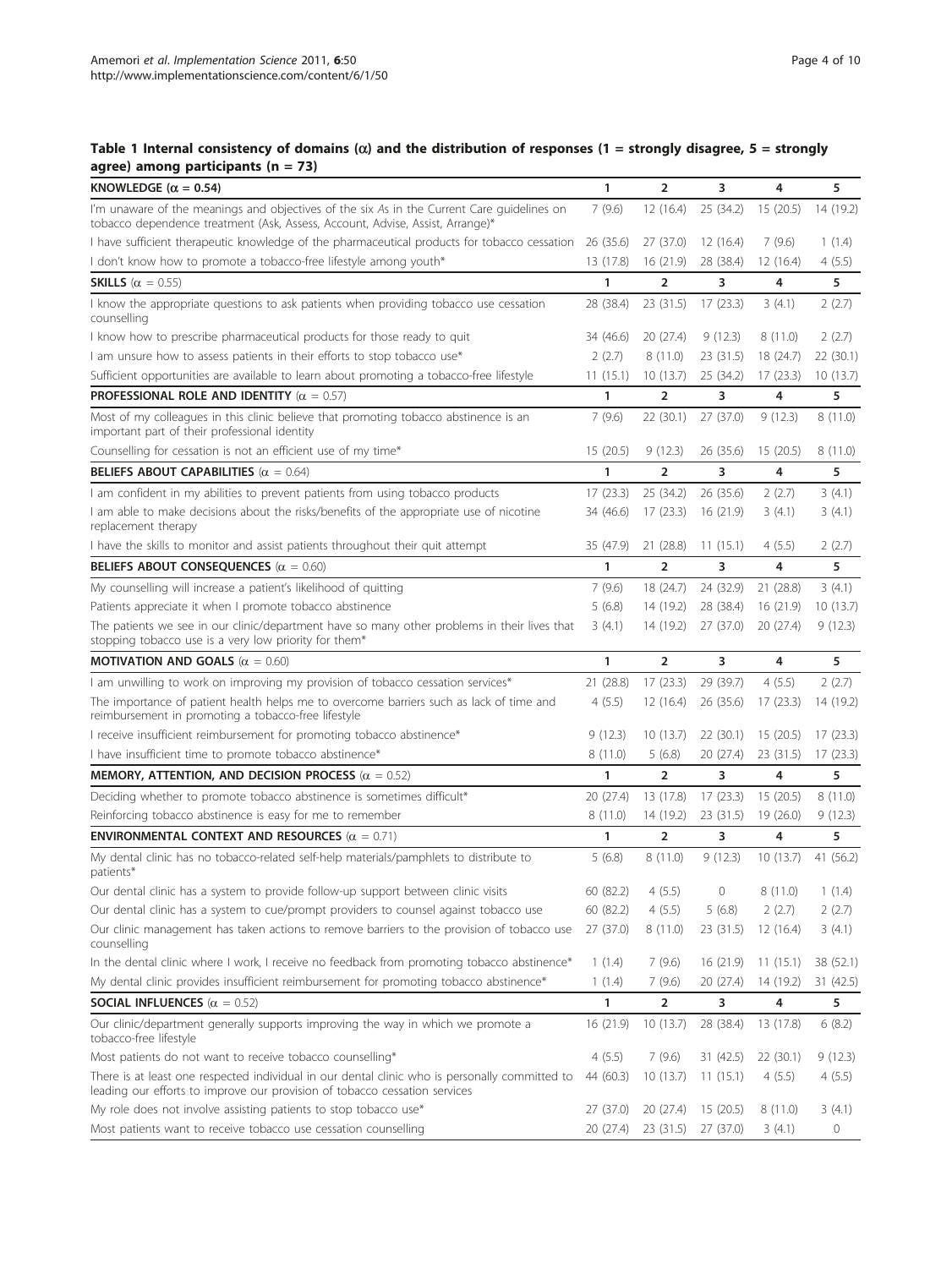| <b>EMOTION</b> ( $\alpha = 0.50$ )                                          |  |                                                 |  |
|-----------------------------------------------------------------------------|--|-------------------------------------------------|--|
| Helping with tobacco cessation makes me feel useful to patients             |  | 7 (9.6) 3 (4.1) 31 (42.5) 23 (31.5) 9 (12.3)    |  |
| I find counselling patients about tobacco to be frustrating*                |  | 13 (17.8) 14 (19.2) 28 (38.4) 9 (12.3) 9 (12.3) |  |
| Burn-out prevents me from providing more tobacco use cessation counselling* |  | 28 (38.4) 16 (21.9) 15 (20.5) 6 (8.2) 8 (11.0)  |  |

Table 1 Internal consistency of domains ( $\alpha$ ? $\alpha$ ?) and the distribution of responses (1 = strongly disagree, 5 = strongly agree) among participants ( $n = 73$ ) (Continued)

\*Indicates negatively worded item, in which scales are reversed in further analysis.

calculated a total score for each domain and divided it by the maximum score for the given domain. The domain scores were reported as a percentage of the maximum possible. A low percent value suggests that that particular domain may be an area of difficulty for implementation, and a high percent value suggests that that particular domain may facilitate the implementation of guidelines. Correlation coefficients were calculated using Pearson's correlation and defined as low (0.0 to 0.39), moderate (0.40 to 0.69), or high (0.70 to 1.0).

We used the exploratory method for factor analysis because the theoretical-domain approach does not aim to identify causal processes of behaviour change per se, and no prior theory existed to explain behaviour change or behavior regulation. In factor analysis, theoretical domains served as the unit of analysis and met the conditions for exploratory factor analysis (Kaiser-Meyer-Olkin =  $0.67$ , Bartlett's test <  $0.001$ ). For extraction criteria, we used an eigenvalue of 1.0 and the Varimax method for matrix rotation. The cutoff for factor loadings was set at 0.6, and statistical significance was set at  $p < .05$ . Factors were labelled based on their component domains and the broader behavioural and theoretical literature [[23,26\]](#page-8-0). All analyses were performed using PASW Statistics version 18.0 (SPSS, Inc., Chicago, IL) for Mac OS X.

#### Ethical review and study permissions

The Ethics Committees of the Pirkanmaa Hospital District and Vaasa Central Hospital approved our research plan, and the Research Permission Committee of the City of Tampere and the medical director of the Vaasa health centre granted us permission to conduct the study.

#### Results

The response rate was 76.3% (73/95). Internal consistency for each theoretical domain was as follows: knowledge =  $0.54$ ; skills =  $0.55$ ; professional role and identity  $= 0.57$ ; beliefs about capabilities  $= 0.64$ ; beliefs about consequences =  $0.60$ ; motivation and goals =  $0.60$ ; memory, attention, and decision processes = 0.52; environmental context and resources = 0.71; social influences = 0.52; and emotion =  $0.50$  (Figure [1\)](#page-5-0).

Reflecting the implementation difficulties, the mean scores (95% confidence interval [CI]) for the theoretical

domains were as follows: knowledge = 42.6% (37.9 to 47.3); skills = 33.5% (29.2 to 37.8); professional role and identity =  $49.5\%$  (43.7 to 55.3); beliefs about capabilities  $= 26.0\%$  (21.4 to 30.7); beliefs about consequences  $=$ 48.7% (44.1 to 53.4); motivation and goals = 51.6% (47.0 to 56.3); memory, attention, and decision processes = 55.0% (48.9 to 61.1); environmental context and resources =  $21.3\%$  (17.2 to 25.4); social influences = 41.2% (37.4 to 45.1); and emotion =  $60\%$  (55.0 to 65.0) (Figure [2\)](#page-6-0). Correlations between domains were mostly low or moderate (Table [2](#page-7-0)). The domain motivation and goals correlated moderately with the following domains: professional role and identity (0.62;  $p < .001$ ); social influences (0.57;  $p < .001$ ); emotion (0.54;  $p < .001$ ); memory, attention, and decision processes (0.44,  $p \lt \theta$ .001); and beliefs about consequences (0.41;  $p < .001$ ).

Factor analysis of 10 domains yielded a three-factor solution, with a combined explained variation of 70.8% (Table [3\)](#page-7-0). In considering the factor labels, we linked the work of other behavioural theorists, who conceptualised three factors necessary for behaviour to occur [[20](#page-8-0),[23](#page-8-0)]. The factors were thus labelled as follows: motivation (47.6% of variance,  $\alpha = 0.86$ ), capability (13.3% of variance,  $\alpha = 0.83$ ), and opportunity (10.0%) of variance,  $\alpha = 0.71$ ) (Table [2\)](#page-7-0). Motivation consisted of five domains: professional role and identity, emotion, motivation and goals, social influences, and beliefs about consequences. Capability comprised the domains knowledge; skills; beliefs about capabilities; and memory, attention, and decision processes. Environmental context and resources comprised the third factor, opportunity. All correlations between factors were statistically significant (Figure [1\)](#page-5-0).

## **Discussion**

#### Main findings

This is one of the first quantitative and therefore testable reports applying a theoretical-domain framework to the task of identifying implementation difficulties of TUPAC counselling guidelines among dental providers. The results showed clear differences across theoretical domains, thus suggesting some explanations for implementation difficulties. The domains environmental context and resources, beliefs about capabilities, and skills yielded the lowest scores (Figure [2\)](#page-6-0) and were thus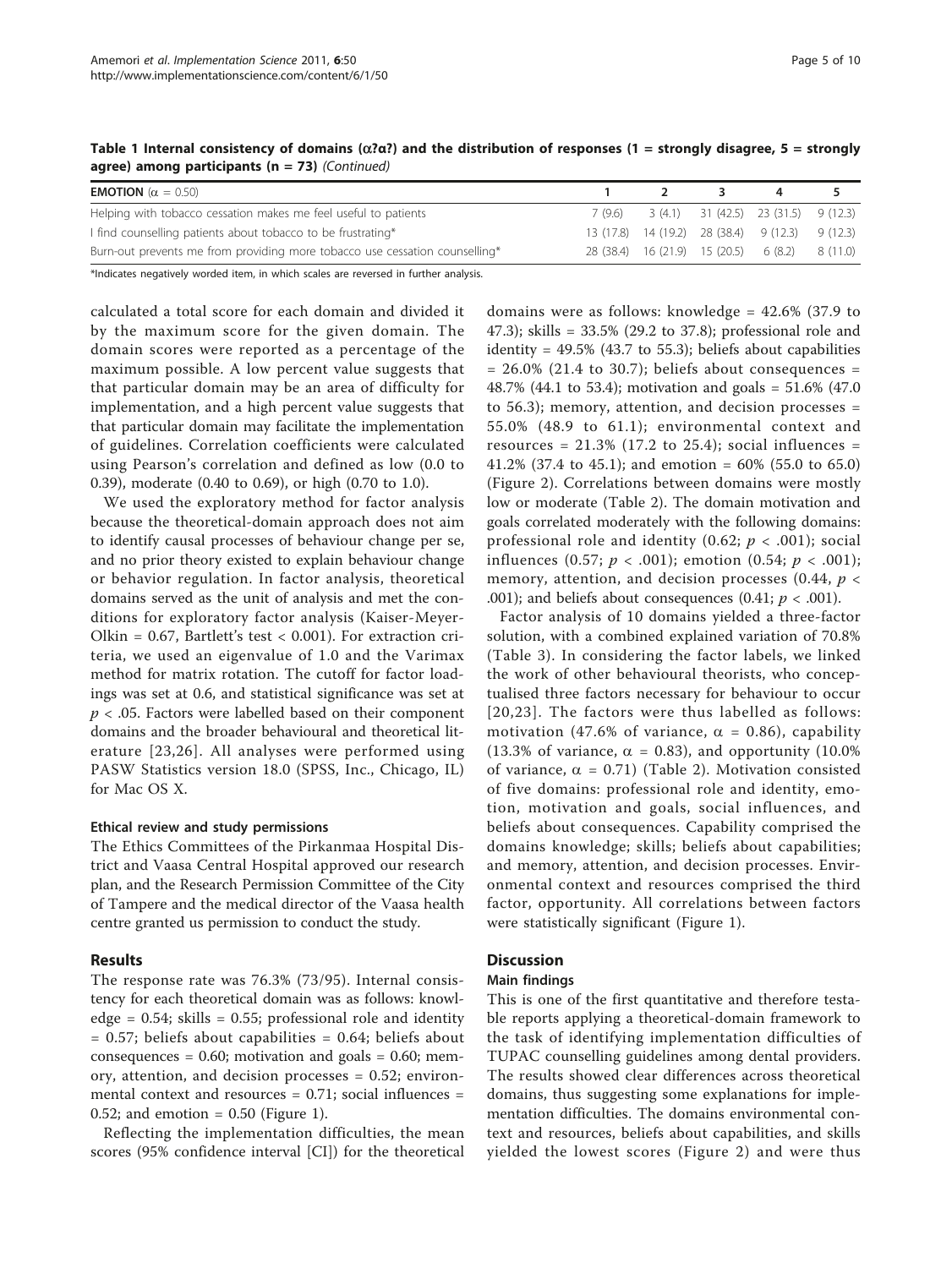<span id="page-5-0"></span>

identified as potential barriers to implementation. This result is consistent with findings from non-theory-based studies in other settings and contexts among dental providers [[10](#page-8-0)-[12](#page-8-0),[27\]](#page-8-0). Because the domain motivation and goals is potentially the most important predictor of guideline implementation among healthcare providers [[16](#page-8-0),[28](#page-9-0)], it is encouraging that it produced a relatively high score in this context.

A recent review suggested that motivation and goals, beliefs about consequences, beliefs about capabilities, and social influences may play an important role in the behavior of healthcare providers [[16\]](#page-8-0). In our study, motivation and goals was most highly  $(r > 0.50)$  associated with professional role and identity, social influences, and emotion (Table [2\)](#page-7-0), whereas beliefs about consequences was associated with social influences and professional role and identity. Beliefs about capabilities proved to be most highly associated with skills and professional role and identity, and social influences was associated with beliefs about consequences, professional

role and identity, motivation and goals, and emotion. Since professional role and identity, emotion, and skills were most highly associated with possible key domains [[16\]](#page-8-0), it seems that further analysis is needed to confirm our observations.

The internal consistency for the theoretical domains were in the acceptable range, from 0.50 (emotion) to 0.71 (environmental context and resources). From 10 theoretical domains, we extracted three factors. The first factor was labelled motivation, as the component domains all serve to energise (emotion and motivation and goals) and direct behavior (social influences, beliefs about consequences, and professional role and identity) (Table [3](#page-7-0) and Figure 1). Component domains for the second factor, capability, are all aspects of physical or psychological capability and were thus named accordingly. The three factors, motivation, capability, and opportunity, have proved to be central constructs that explain behaviour [[23](#page-8-0)] and closely represent Fishbein's intention, skills and abilities, and environmental factors [\[26\]](#page-8-0).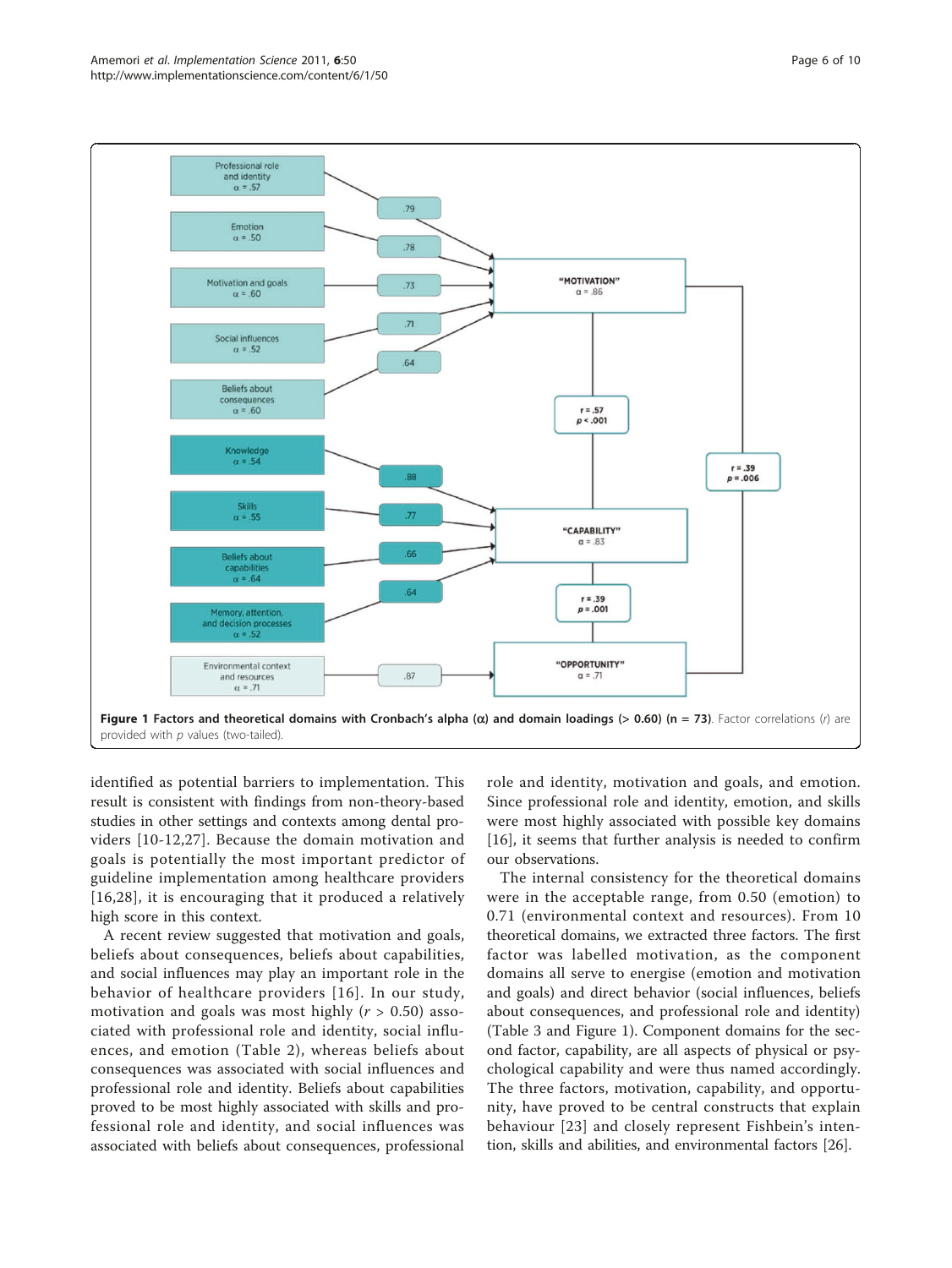<span id="page-6-0"></span>

Of the 10 domains, beliefs about consequences and social influences had impure factor loadings (>0.50 for two factors) (Table [3\)](#page-7-0). As the domains beliefs about consequences and social influences include aspects that both motivate behaviour change and reflect environmental factors (Table [2](#page-7-0) and Additional File [2\)](#page-8-0), high loadings for both factors are understandable. And because extracting those two impure domains would have violated the construct of theoretical domains and reduced the explained total variance of factors, we decided to incorporate both domains in the analysis.

## Limitations

Although potentially useful, the framework approach does not identify the causal processes leading to behaviour change, per se. The theoretical-domain approach does not attempt to replace theories, but to identify barriers and provide relevant explanations for implementation difficulties. The TDQ cannot demonstrate all factors that contribute to the implementation of TUPAC guidelines among dental providers, since length constraints preclude measuring all aspects of each domain and select the key point of each. The allocation of certain items to domains was not always clear. For example, the item from the domain motivation and goals 'I have insufficient time to promote tobacco abstinence' could also be categorised as environmental context and resources. The rationale for our decision was that when taking time for certain operations, those deemed most important, for one reason or another, come first.

Excluding the domain behavioural regulation may have had some effect on the results of the factor analysis by emphasising the domain environmental context and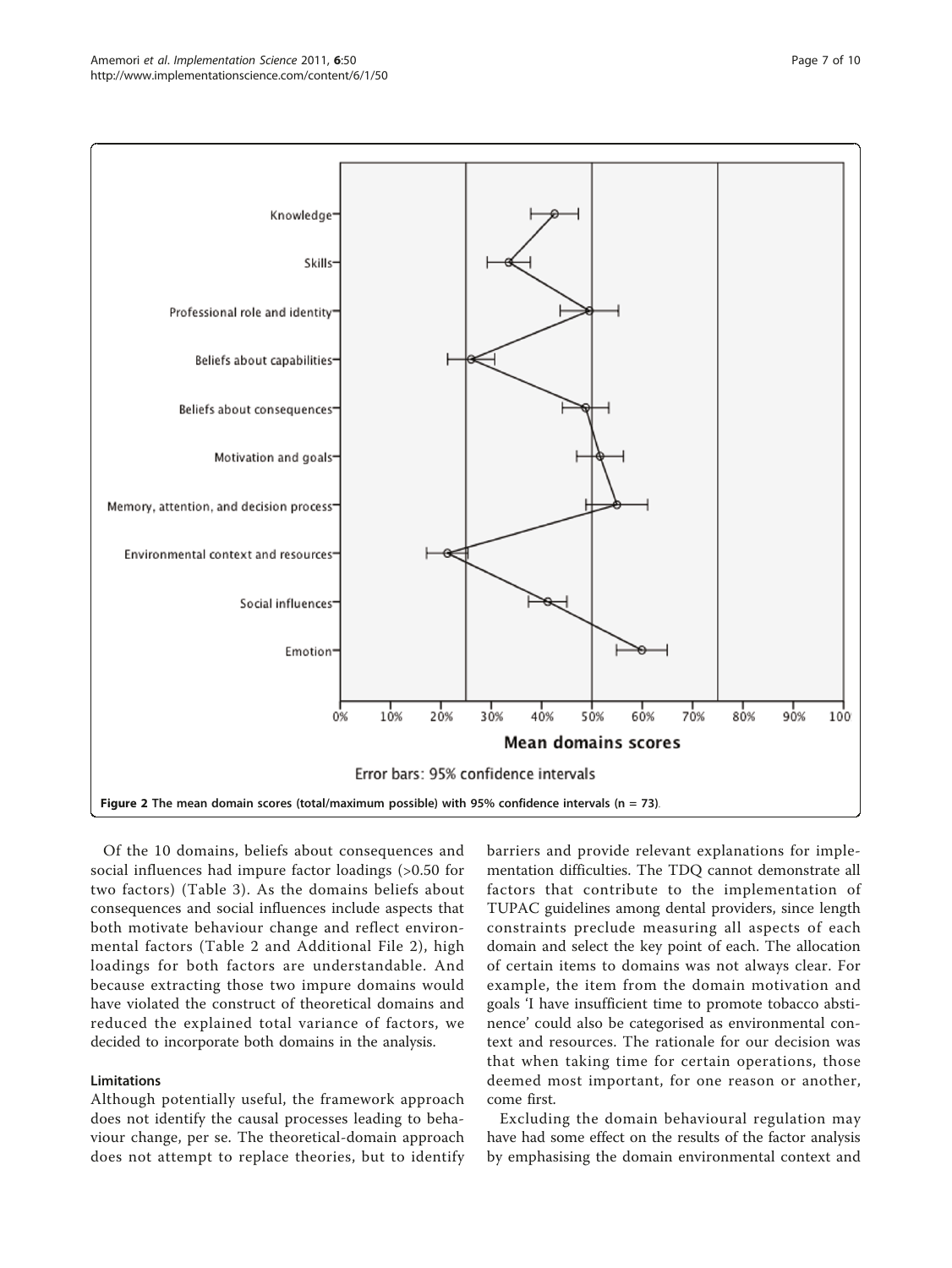|                            | Knowledge Skills |                | Professional<br>role |           | Capabilities Consequences Motivation |           | Memory<br>and<br>attention | Environ-<br>mental<br>resources | Social<br>influences | <b>Emotion</b> |
|----------------------------|------------------|----------------|----------------------|-----------|--------------------------------------|-----------|----------------------------|---------------------------------|----------------------|----------------|
| Knowledge                  |                  |                |                      |           |                                      |           |                            |                                 |                      |                |
| <b>Skills</b>              | $0.60***$        |                |                      |           |                                      |           |                            |                                 |                      |                |
| Professional<br>role       | $0.26*$          | $0.39***$      |                      |           |                                      |           |                            |                                 |                      |                |
| <b>Capabilities</b>        | $0.50***$        | $0.64***$      | $0.51***$            | 1         |                                      |           |                            |                                 |                      |                |
| Consequences               | 0.18             | $0.36***$      | $0.53***$            | $0.38***$ |                                      |           |                            |                                 |                      |                |
| <b>Motivation</b>          | $0.31***$        | $0.39***$      | $0.62***$            | $0.36***$ | $0.41***$                            |           |                            |                                 |                      |                |
| Memory and<br>attention    | $0.50***$        | $0.47***$      | $0.35***$            | $0.42***$ | $0.31***$                            | $0.44***$ |                            |                                 |                      |                |
| Environmental<br>resources | 0.23             | $0.40***$ 0.19 |                      | $0.28*$   | $0.40**$                             | $0.34***$ | 0.15                       |                                 |                      |                |
| Social<br>influences       | 0.19             |                | $0.44***$ 0.59***    | $0.46***$ | $0.71***$                            | $0.57***$ | $0.35***$                  | $0.46***$                       |                      |                |
| Emotion                    | 0.20             |                | $0.41***$ 0.52***    | $0.42***$ | $0.46***$                            | $0.54***$ | $0.52***$                  | 0.22                            | $0.52***$            |                |
|                            |                  |                |                      |           |                                      |           |                            |                                 |                      |                |

<span id="page-7-0"></span>Table 2 Correlations between theoretical domains among dental providers ( $n = 73$ )

\*p < .05; \*\*p < .01; \*\*\*p < .001 (two-tailed).

resources, as the component constructs and items of these two did overlap. However, because other settings may depend more on behavioural regulation than does the current one, the present approach can be applied to a range of settings with possible differing domains.

It should be noted that the purpose of the current report was to develop and evaluate a questionnaire reflecting theoretical domains as behavioural determinants presumably related to TUPAC guideline-implementation behaviors in Finland. In TDQ development, we took into consideration a theoretical framework, published research in TUPAC, and TUPAC guidelines. Future examination and development are needed to evaluate how these domains relate to behaviours suggested in the TUPAC guidelines, such as the six As, and how various interventions can change these behaviours.

Table 3 Rotated component matrix of theoretical domains and explained variance of each factor  $(n = 73)$ 

| <b>DOMAINS</b>                              | <b>FACTORS</b> |            |             |  |  |  |
|---------------------------------------------|----------------|------------|-------------|--|--|--|
|                                             | Motivation     | Capability | Opportunity |  |  |  |
| Knowledge                                   | 0.033          | 0.88       | 0.083       |  |  |  |
| <b>Skills</b>                               | 0.24           | 0.77       | 0.35        |  |  |  |
| Professional role and<br>identity           | 0.79           | 0.21       | 0.11        |  |  |  |
| Beliefs about capabilities                  | 0.37           | 0.66       | 0.23        |  |  |  |
| Beliefs about consequences                  | 0.64           | 0.057      | 0.53        |  |  |  |
| <b>Motivation and goals</b>                 | 0.73           | 0.25       | 0.16        |  |  |  |
| Memory, attention and<br>decision processes | 0.48           | 0.64       | $-0.15$     |  |  |  |
| Social influences                           | 0.71           | 0.11       | 0.54        |  |  |  |
| <b>Emotion</b>                              | 0.78           | 0.26       | $-0.0020$   |  |  |  |
| <b>Environmental constraints</b>            | 0.086          | 0.21       | 0.87        |  |  |  |
| PERCENT OF VARIANCE                         | 47.6           | 13.3       | 10.0        |  |  |  |

Rotation method: Varimax with Kaiser normalisation.

#### Implications

When designing interventions to enhance guideline implementation, target domains should be selected based on not only domain scores but also the relevance of each domain to behaviour change. Thus, intervention development should include identifying specific theories relevant to identified domains. For example, if the domain motivation and goals requires change, the Theory of Planned Behaviour may provide ideas for useful constructs to target (e.g., attitude towards the behaviour or perceived control over a particular behaviour) and techniques relevant to changing those targets [[29\]](#page-9-0). Social Cognitive Theory, on the other hand, may be useful for designing interventions to improve self-efficacy (beliefs about capabilities) [\[30\]](#page-9-0). In addition, specific interventions could be designed to address implementation difficulties based on theoretical domains. Because identified low self-efficacy (beliefs about capabilities) and skills may be potential barriers to implementation, strategies to enhance self-efficacy and skills rather than to focus solely on improving motivation (a high-scoring domain) could prove successful. Alternatively, strategies to develop and restructure the clinical environment (environmental context and resources) could be the best way forward.

In linking theoretical domains to behaviour-change techniques, one method could involve a matrix of domains mapped against 35 behaviour-change techniques [[31](#page-9-0)]. Behaviour-change techniques such as problem solving, rehearsing relevant skills, and providing incentives could be selected according to relevant domains and target behaviours. These techniques may work best if designed for and adapted to the particular clinical context rather than rigidly standardised. However, our knowledge on selecting intervention techniques based on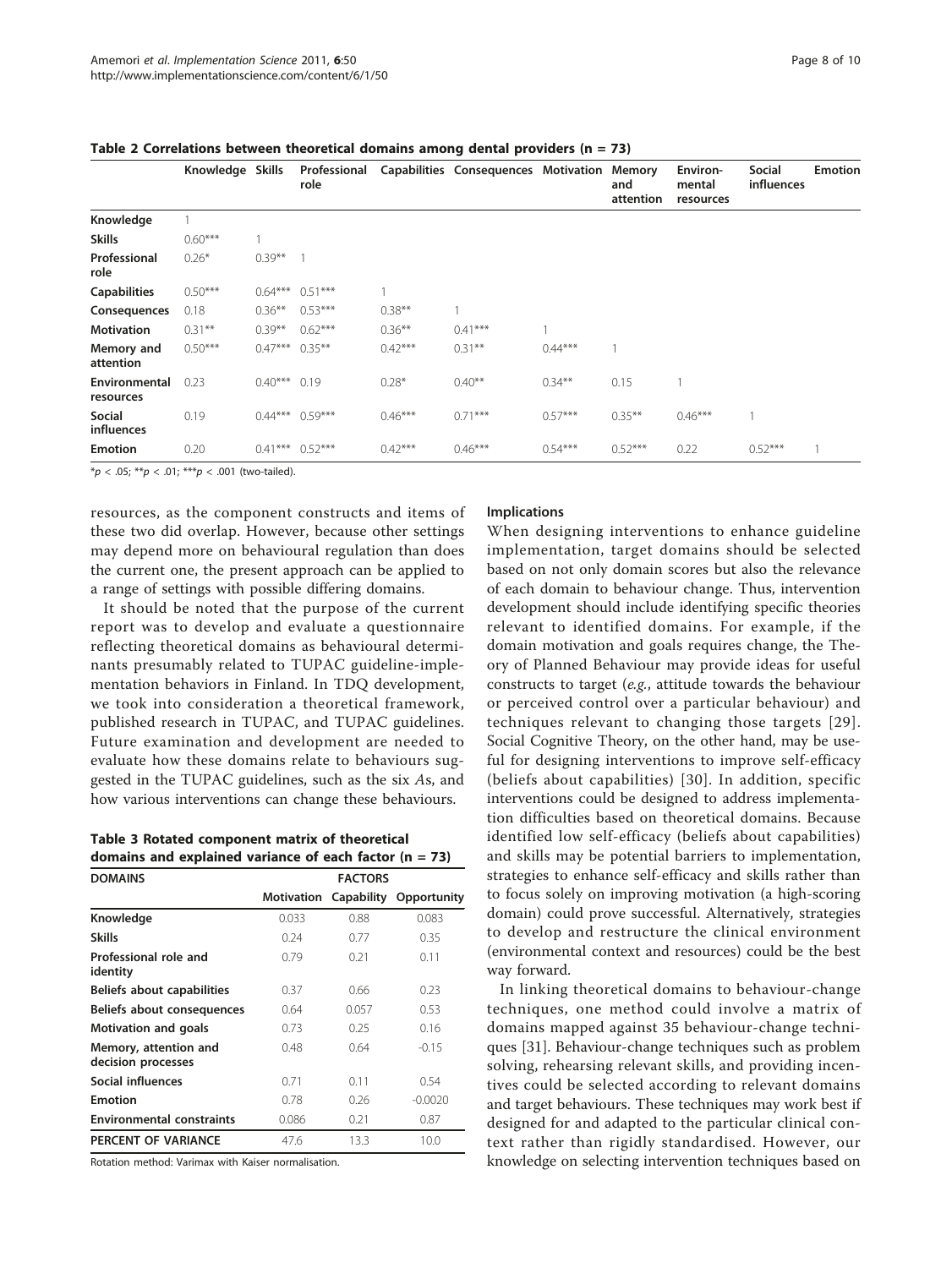<span id="page-8-0"></span>the theoretical assessment of implementation difficulties is at present limited and requires further research.

## Conclusion

This study has demonstrated a viable method to identifying implementation difficulties among dental providers using a theoretical-domains approach. The results provide a sound basis and starting point for designing interventions to improve the implementation of TUPAC counselling guidelines among dental providers.

## Additional material

[Additional file 1: T](http://www.biomedcentral.com/content/supplementary/1748-5908-6-50-S1.DOC)heoretical domains, component constructs, and questionnaire items for investigating the implementation of tobacco use cessation counselling guidelines among dental providers.

[Additional file 2: T](http://www.biomedcentral.com/content/supplementary/1748-5908-6-50-S2.DOC)heoretical domains, component constructs, and questionnaire items for investigating the implementation of tobacco use cessation counselling guidelines among dental providers.

#### Acknowledgements

This work benefited from the support of the Academy of Finland (1130966), the Juho Vainio Foundation, the Yrjö Jahnsson Foundation, the Helsinki Biomedical Graduate School, the Finnish Dental Society Apollonia, and Helsingin Seudun Hammaslääkärit. We thank all the participants in the Tampere and Vaasa municipal dental clinics for generously giving their time for this study. We further thank chief dental officers Eeva Torppa-Saarinen, Anne-Mari Aaltonen, and Jukka Kentala for their support and contributions in all stages of the project. We also thank Teija Raivisto, Hanna Kangasmaa, Kirsi Susi, Riitta Paukkunen, Kari Hänninen, and Jaakko Partanen for their contribution to the data collection.

#### Author details

<sup>1</sup>Department of Oral Public Health, Institute of Dentistry, University of Helsinki, Helsinki, Finland. <sup>2</sup>Centre for Outcomes Research and Effectiveness, Department of Clinical, Educational and Health Psychology, University College London, London, UK. <sup>3</sup>Department of Public Health, Hjelt Institute, University of Helsinki, Helsinki, Finland. <sup>4</sup>Department of Oral Health Policy and Epidemiology, Harvard School of Dental Medicine, Harvard University, Boston, USA.

#### Authors' contributions

MA, TK, THK, and HM conceived the study and acquired funding. MA conducted the data analysis and wrote the first draft of the paper, as well as subsequent redrafts. SM and THK were theoretical and methodological advisers. All authors advised on clinical and methodological issues, provided ongoing critiques, and approved the final version of the manuscript.

#### Competing interests

The authors declare that they have no competing interests.

#### Received: 17 October 2010 Accepted: 26 May 2011 Published: 26 May 2011

#### References

- 1. Gandini S, Botteri E, Iodice S, Boniol M, Lowenfels AB, Maisonneuve P, Boyle P: [Tobacco smoking and cancer: a meta-analysis.](http://www.ncbi.nlm.nih.gov/pubmed/17893872?dopt=Abstract) Int J Cancer 2008, 122:155-164.
- Strietzel FP, Reichart PA, Kale A, Kulkarni M, Wegner B, Kuchler I: [Smoking](http://www.ncbi.nlm.nih.gov/pubmed/17509093?dopt=Abstract) [interferes with the prognosis of dental implant treatment: a systematic](http://www.ncbi.nlm.nih.gov/pubmed/17509093?dopt=Abstract) [review and meta-analysis.](http://www.ncbi.nlm.nih.gov/pubmed/17509093?dopt=Abstract) J Clin Periodontol 2007, 34:523-544.
- 3. Reibel J: [Tobacco and oral diseases. Update on the evidence, with](http://www.ncbi.nlm.nih.gov/pubmed/12707498?dopt=Abstract) [recommendations.](http://www.ncbi.nlm.nih.gov/pubmed/12707498?dopt=Abstract) Med Princ Pract 2003, 12:22-32.
- 4. Little J, Cardy A, Munger RG: [Tobacco smoking and oral clefts: a meta](http://www.ncbi.nlm.nih.gov/pubmed/15112010?dopt=Abstract)[analysis.](http://www.ncbi.nlm.nih.gov/pubmed/15112010?dopt=Abstract) Bull World Health Organ 2004, 82:213-218.
- 5. Saukkonen S, Vuorio S: Suun terveydenhuolto terveyskeskuksissa 2002- 2008. The National Institute for Health and Welfare; 2009.
- 6. Helakorpi S, Laitalainen E, Uutela A: Health Behaviour and Health among the Finnish Adult Population. The National Institute for Health and Welfare: 2009
- 7. Petersen PE: [World Health Organization global policy for improvement](http://www.ncbi.nlm.nih.gov/pubmed/18630105?dopt=Abstract) of oral health–[World Health Assembly 2007.](http://www.ncbi.nlm.nih.gov/pubmed/18630105?dopt=Abstract) Int Dent J 2008, 58:115-121.
- 8. Smoking, Nicotine Addiction, and Interventions for Cessation: The Current Care Guidelines. The Finnish Medical Society Duodecim 2002 [\[http://www.](http://www.kaypahoito.fi) [kaypahoito.fi](http://www.kaypahoito.fi)], Updated 1.12.2006.
- 9. Fiore MC, Jaén CR, Baker TB, et al: Treating Tobacco Use and Dependence: 2008 Update. Clinical Practice Guideline Rockville, MD: U.S. Department of Health and Human Services. Public Health Service; 2008.
- 10. Trotter L, Worcester P: [Training for dentists in smoking cessation](http://www.ncbi.nlm.nih.gov/pubmed/14640372?dopt=Abstract) [intervention.](http://www.ncbi.nlm.nih.gov/pubmed/14640372?dopt=Abstract) Aust Dent J 2003, 48:183-189.
- 11. Helgason AR, Lund KE, Adolfsson J, Axelsson S: [Tobacco prevention in](http://www.ncbi.nlm.nih.gov/pubmed/14667009?dopt=Abstract) [Swedish dental care.](http://www.ncbi.nlm.nih.gov/pubmed/14667009?dopt=Abstract) Community Dent Oral Epidemiol 2003, 31:378-385.
- 12. Carr AB, Ebbert JO: [Interventions for tobacco cessation in the dental](http://www.ncbi.nlm.nih.gov/pubmed/17615820?dopt=Abstract) [setting. A systematic review.](http://www.ncbi.nlm.nih.gov/pubmed/17615820?dopt=Abstract) Community Dent Health 2007, 24:70-74.
- 13. Ramseier CA, Warnakulasuriya S, Needleman IG, Gallagher JE, Lahtinen A, et al: [2nd European Workshop on Tobacco Prevention and Cessation for](http://www.ncbi.nlm.nih.gov/pubmed/20361571?dopt=Abstract) [Oral Health Professionals, et al. Consensus Report: 2nd European](http://www.ncbi.nlm.nih.gov/pubmed/20361571?dopt=Abstract) [Workshop on Tobacco Use Prevention and Cessation for Oral Health](http://www.ncbi.nlm.nih.gov/pubmed/20361571?dopt=Abstract) [Professionals.](http://www.ncbi.nlm.nih.gov/pubmed/20361571?dopt=Abstract) Int Dent J 2010, 60:3-6.
- 14. Craig P, Dieppe P, Macintyre S, Michie S, Nazareth I, Petticrew M: [Developing and evaluating complex interventions: the new Medical](http://www.ncbi.nlm.nih.gov/pubmed/18824488?dopt=Abstract) [Research Council guidance.](http://www.ncbi.nlm.nih.gov/pubmed/18824488?dopt=Abstract) British Medical Journal 2008, 337:a1655.
- 15. Michie S, Johnston M, Abraham C, Lawton R, Parker D, Walker A: [Making](http://www.ncbi.nlm.nih.gov/pubmed/15692000?dopt=Abstract) [psychological theory useful for implementing evidence based practice: a](http://www.ncbi.nlm.nih.gov/pubmed/15692000?dopt=Abstract) [consensus approach.](http://www.ncbi.nlm.nih.gov/pubmed/15692000?dopt=Abstract) Qual Saf Health Care 2005, 14:26-33.
- 16. Godin G, Belanger-Gravel A, Eccles M, Grimshaw J: [Healthcare](http://www.ncbi.nlm.nih.gov/pubmed/18631386?dopt=Abstract) professionals' [intentions and behaviours: A systematic review of studies](http://www.ncbi.nlm.nih.gov/pubmed/18631386?dopt=Abstract) [based on social cognitive theories.](http://www.ncbi.nlm.nih.gov/pubmed/18631386?dopt=Abstract) Implementation Science 2008, 3:36.
- 17. Francis JJ, Tinmouth A, Stanworth S, Grimshaw JM, Johnston M, Hyde C, Brehaut J, Stockton C, Fergusson D, Eccles MP: [Using theories of](http://www.ncbi.nlm.nih.gov/pubmed/19852832?dopt=Abstract) [behaviour to understand transfusion prescribing in three clinical](http://www.ncbi.nlm.nih.gov/pubmed/19852832?dopt=Abstract) [contexts in two countries: Development work for an implementation](http://www.ncbi.nlm.nih.gov/pubmed/19852832?dopt=Abstract) [trial.](http://www.ncbi.nlm.nih.gov/pubmed/19852832?dopt=Abstract) Implementation Science 2009, 4:70.
- 18. Michie S, Pilling S, Garety P, Whitty P, Eccles MP, Johnston M, Simmons J: [Factors influencing the implementation of a mental health guideline: an](http://www.ncbi.nlm.nih.gov/pubmed/17386102?dopt=Abstract) [exploratory investigation using psychological theory.](http://www.ncbi.nlm.nih.gov/pubmed/17386102?dopt=Abstract) Implementation Science 2007, 2:8.
- 19. Geller AC, Zapka J, Brooks KR, Dube C, Powers CA, Rigotti N, O'Donnell J, Ockene J: [Tobacco control competencies for US medical students.](http://www.ncbi.nlm.nih.gov/pubmed/15914815?dopt=Abstract) Am J Public Health 2005, 95:950-955.
- 20. Hudmon KS, Prokhorov AV, Corelli RL: [Tobacco cessation counseling:](http://www.ncbi.nlm.nih.gov/pubmed/16533683?dopt=Abstract) pharmacists' [opinions and practices.](http://www.ncbi.nlm.nih.gov/pubmed/16533683?dopt=Abstract) Patient Educ Couns 2006, 61:152-160.
- 21. Hayes C, Kressin N, Garcia R, Mecklenberg R, Dolan T: [Tobacco control](http://www.ncbi.nlm.nih.gov/pubmed/9540724?dopt=Abstract) [practices: how do Massachusetts dentists compare with dentists](http://www.ncbi.nlm.nih.gov/pubmed/9540724?dopt=Abstract) [nationwide?](http://www.ncbi.nlm.nih.gov/pubmed/9540724?dopt=Abstract) J Mass Dent Soc 1997, 46:9-12, 14.
- 22. Applegate BW, Sheffer CE, Crews KM, Payne TJ, Smith PO: [A survey of](http://www.ncbi.nlm.nih.gov/pubmed/18462288?dopt=Abstract) [tobacco-related knowledge, attitudes and behaviours of primary care](http://www.ncbi.nlm.nih.gov/pubmed/18462288?dopt=Abstract) [providers in Mississippi.](http://www.ncbi.nlm.nih.gov/pubmed/18462288?dopt=Abstract) J Eval Clin Pract 2008, 14:537-544.
- 23. Michie S, van Stralen MM, West R: Re-inventing the wheel: a new method for characterising and designing behaviour change interventions. Under review at the Implementation Science 2011.
- 24. Amemori M, Korhonen T, Kinnunen T, Michie S, Murtomaa H: [Enhancing](http://www.ncbi.nlm.nih.gov/pubmed/21320312?dopt=Abstract) [implementation of tobacco use prevention and cessation counselling](http://www.ncbi.nlm.nih.gov/pubmed/21320312?dopt=Abstract) [guideline among dental providers.](http://www.ncbi.nlm.nih.gov/pubmed/21320312?dopt=Abstract) Implementation Science 2011, 6:13.
- 25. Nunnally JC: Psychometric Theory. New York: McGraw Hill; 1967, 226, Assessment of reliability.
- 26. Fishbein M, Triandis HC, Kanfer FH, Becker M, Middlestadt SE, Eichler A: Factors influencing behavior and behavior change. Handbook of Health Psychology 2001, 3-17.
- 27. Rosseel JP, Jacobs JE, Hilberink SR, Maassen IM, Allard RH, Plasschaert AJ, Grol RP: [What determines the provision of smoking cessation advice and](http://www.ncbi.nlm.nih.gov/pubmed/19343033?dopt=Abstract)